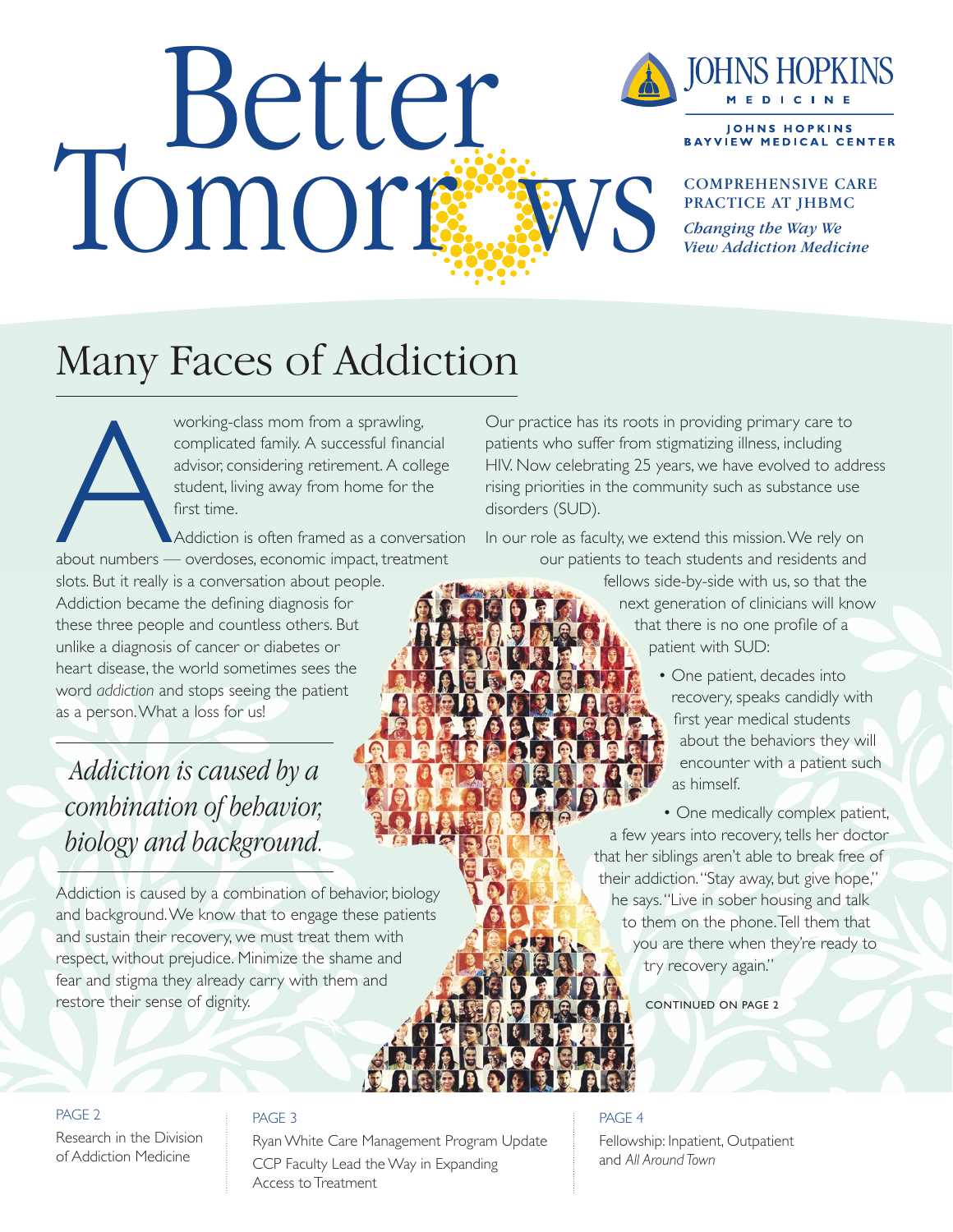#### *MANY FACES OF ADDICTION* CONTINUED

None of these patients ever thought this would be their path.

Addiction looks like me. Like you. Like the person standing in line ahead of you at the supermarket or sitting next to you on the bleachers of a high

school football game. There is no face of addiction. There are many. And we welcome them to wellness through primary care regardless of their journey.

*Buprenorphine (BUP) for opioid use disorder saves lives*

### Research in the Division of Addiction Medicine BY JARRATT PYTELL, M.D. *FY19 ADDICTION MEDICINE FELLOW*

cademic medical centers such as Johns Hopkins<br>
Bayview encourage faculty to divide their time<br>
between research, teaching and patient care. The<br>
division of addiction medicine continues to add<br>
to the medical literature th Bayview encourage faculty to divide their time between research, teaching and patient care. The division of addiction medicine continues to add true to our roots as academic general internists, committed to direct patient care.

More than two dozen research projects and publications since 2017 have broad applications to clinical care, quality improvement, program evaluation, and innovations in medical education.



Dr. Michael Fingerhood



Dr. Darius Rastegar

- The most notable publication came from Michael Fingerhood, M.D., who published a review of substance use disorders in later life in the New England Journal of Medicine (2018) which garnered national attention.
- A publication that had broad readership and was highlighted at the 2019 American Society of Addiction Medicine conference was Megan Buresh, M.D.'s article in the Journal of Addiction Medicine (2018) describing the treatment of Kratom-dependence using buprenorphine for two patients — the first time that this has been described in the literature.
- Calling upon their experience treating substance use of all types,



Megan Burseh, Ryan Graddy and Jarratt Pytell.

Drs. Megan Buresh, Ryan Graddy, and Darius Rastegar authored a book chapter in the Medical Clinics of North America on the new and emerging psychoactive substances.

• Under mentorship of our physicians, addiction medicine fellow Jarratt Pytell, M.D. led a project about an innovative office-based opioid treatment clinic in the general internal medicine resident clinic, which highlighted the division's influence in making substance use disorder treatment a core skill of internal medicine residents.

Our research is informed by experiences treating patients in inpatient, outpatient and residential settings. The results of this research are often put into immediate practice and have measurable impact on the population served by the division, highlighting the important role that a robust commitment to academics brings to the overall well-being of our patients.



To learn more about the addiction medicine research, please visit our website **hopkinsmedicine.org/jhbmc/addiction**.

**HOPKINSMEDICINE.ORG/JHBMC/ADDICTION**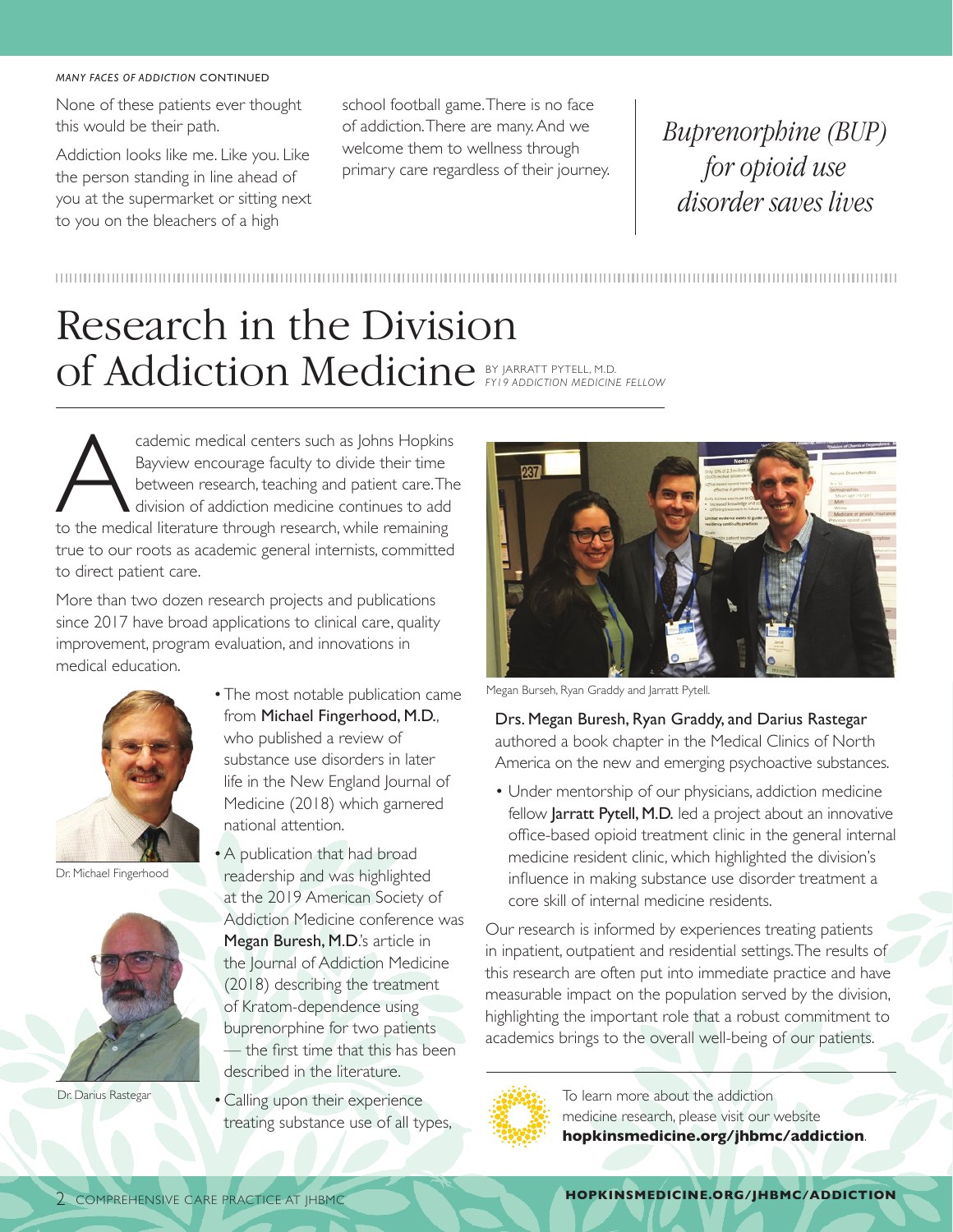## CCP in the Community

BY FERNANDO MENA-CARRASCO *MSN, RN, CASE MANAGER*

P roviding compassionate care for<br>
people with stigmatizing illness<br>
is at the heart of the work we<br>
do. The practice was founded in<br>
1994 to provide primary care to those people with stigmatizing illness is at the heart of the work we do. The practice was founded in with HIV; keeping patients well through frequent contact with our practice is the cornerstone of our model.

The Ryan White Care Management team at CCP provides essential support services that our patients need through a federal program focused specifically on providing services to low-income people living with HIV. This team has been able to use monitoring and evaluation data of the Ryan White

Program to launch a new sub-service with Community Health Workers (CHWs) and Peer Recovery Coaches (PRCs). Medical care, advanced care coordination, essential support services, medication monitoring and patient education are conducted by this interdisciplinary team of licensed staff and is supported by the CHW/PRC in the community.

With additional secured funds for 2019, the team will add another bilingual (Spanish) CHW/PRC in the coming months and will be able to take on new patients who are not virally suppressed or who may be at high risk



CCP Care Management Team includes Fernando Mena-Carrasco, MSN, MSW, RN and Crystal Wongus, Community Health Worker

for not adhering to the plan of care: patients who would benefit from an extra level of support and frequent contact with the practice. The CHW/PRC will work collaboratively with the RN case manager to identify patients who are an appropriate fit for the service.

CCP looks forward to expanding HIV and primary care services to the community and we welcome new staff who will engage patients in the community setting to ensure high quality care wherever they are!

## Expanding Access to Treatment

BY MEGAN BURESH, M.D., *MEDICAL DIRECTOR OF THE INPATIENT ADDICTION CONSULT SERVICE*

Since its launch 25 years ago, the faculty and staff<br>the Comprehensive Care Practice have led effor<br>to integrate the treatment for substance use<br>disorder (SUD) with primary medical care at<br>Johns Hopkins Bayview and beyond. ince its launch 25 years ago, the faculty and staff at the Comprehensive Care Practice have led efforts to integrate the treatment for substance use disorder (SUD) with primary medical care at critical role in sustaining recovery of many SUD patients, and our physicians are working to extend access to buprenorphine treatment on our campus and within the larger community in Baltimore.

This importance of this effort has become more important as the current opioid overdose epidemic shows no signs of abating. Since 2017, local partnerships have flourished within a successful collaboration with Medical Center.

• Working with Baltimore Health Leadership Initiative (BHLI) Project Connections, Dr. Buresh, Dr. Fingerhood and Dr. Graddy see patients and prescribe buprenorphine



Peer recovery coach Reya Johnson, van driver Larry Dawkins, Sr. and Megan Buresh, MD staff the PCARE van, pictured l to r.

at community-based sites such as Amazing Grace church in East Baltimore and on the mobile PCARE van outside Baltimore City Detention Center.

• As part of a larger centers of excellence project, Dr. Buresh is leading efforts with Medical Center leadership to improve care for patients with opioid use disorder (OUD) at local skilled nursing facilities, including access to buprenorphine and methadone for patients in early recovery. JHBMC is serving as pilot site for the state with support from Maryland Behavioral Health Administration. CONTINUED ON PAGE 4

Only 5% of the nation's doctors have waivers to prescribe buprenorphine, a number Dr. Buresh is working to expand at *HBMC*.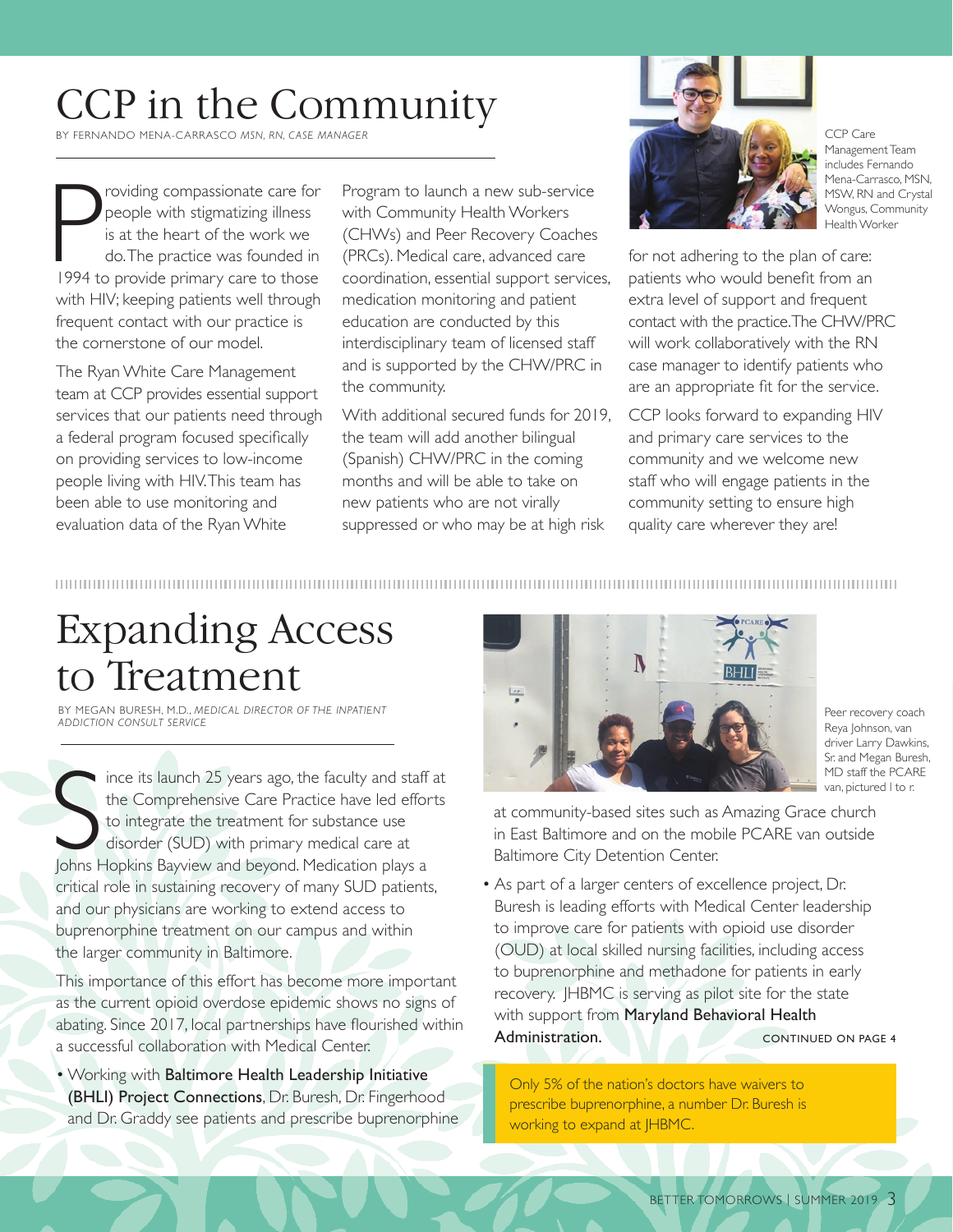*CCP FACULTY LEAD THE WAY IN EXPANDING ACCESS TO TREATMENT* CONTINUED

Some key milestones in the expansion of access to treatment:

**MARCH 2017:** A pilot buprenorphine clinic is launched at the internal medicine residency clinic on Friday afternoons.

**JULY 2017:** Peer recovery coaches are deployed in the emergency department to screen for substance use disorders.

**JUNE 2018:** More than 40 ED providers and hospitalists complete training to expand access to buprenorphine at the medical center.

**SEPT. 2018:** A new Behavioral Health-Addiction Medicine Consult Service, co-led by Dr. Buresh with Dr. Karin Neufeld of psychiatry, is launched. Comprised of PRCs, social workers, psychiatrists and CCP faculty, the consult service works to improve care for patients with SUDs admitted to the hospital, including increasing access to medications for OUD and educating residents and providers.

**DECEMBER 2018:** HBMC ED starts prescribing buprenorphine.

**JANUARY 2019:** The pilot buprenorphine clinic in the internal medicine residency clinic is expanded from Friday afternoons to two days per week.

# Fellowship: Inpatient, Outpatient and *All Around Town* BY JARRATT PYTELL, M.D. *FY19 ADDICTION MEDICINE FELLOW*



Ubstance use and addiction have<br>far-reaching impact on the healt<br>In 2016, Addiction Medicine was<br>a board subspecialty, and a certi<br>training requirements quickly followed. ubstance use and addiction have an ever-growing and far-reaching impact on the health of many Americans. In 2016, Addiction Medicine was recognized as a board subspecialty, and a certification exam and



Jarratt Pytell, M.D.

Johns Hopkins Bayview responded by developing a fellowship training program in addiction medicine, grounded in a robust clinical experience focused on treatment of people with substance use disorders (SUD).

What can future fellows expect from this new program?

- The core experience is an outpatient practice at the Comprehensive Care Practice, which provides primarycare based treatment for substance use disorders.
- The consult service occurs in an inpatient setting with a multidisciplinary team. Some patients are subsequently followed in the outpatient setting by the fellow either in

the primary care practice or one of the SUD specialty treatment settings.

- The fellow also sees patients on the inpatient Chemical Dependence Unit (CDU), which provides medically supervised withdrawal support for men and women, including pregnant women.
- The fellow rotates through specialty treatment settings including multiple opioid treatment programs and residential treatment programs, providing a broad understanding of addiction medicine in every possible setting and with many different patient populations.

The highlight of the fellowship is working with the faculty at each training site, who are regional and national leaders in addiction medicine. The addiction medicine fellowship experience builds an extraordinary foundation of clinical excellence and broad exposure to the best in addiction research, policy, patient care and advocacy.



To learn more about the addiction medicine fellowship, please call Amy Ziemski at 410-550-2999.

 $25$   $\gamma$   $ears$   $\mathbb{R}$   $\mathbb{R}$  *Leading efforts to integrate the treatment for substance use disorder with* primary medical care at Johns Hopkins Bayview and beyond. *primary medical care at Johns Hopkins Bayview and beyond.*

**HOPKINSMEDICINE.ORG/JHBMC/ADDICTION**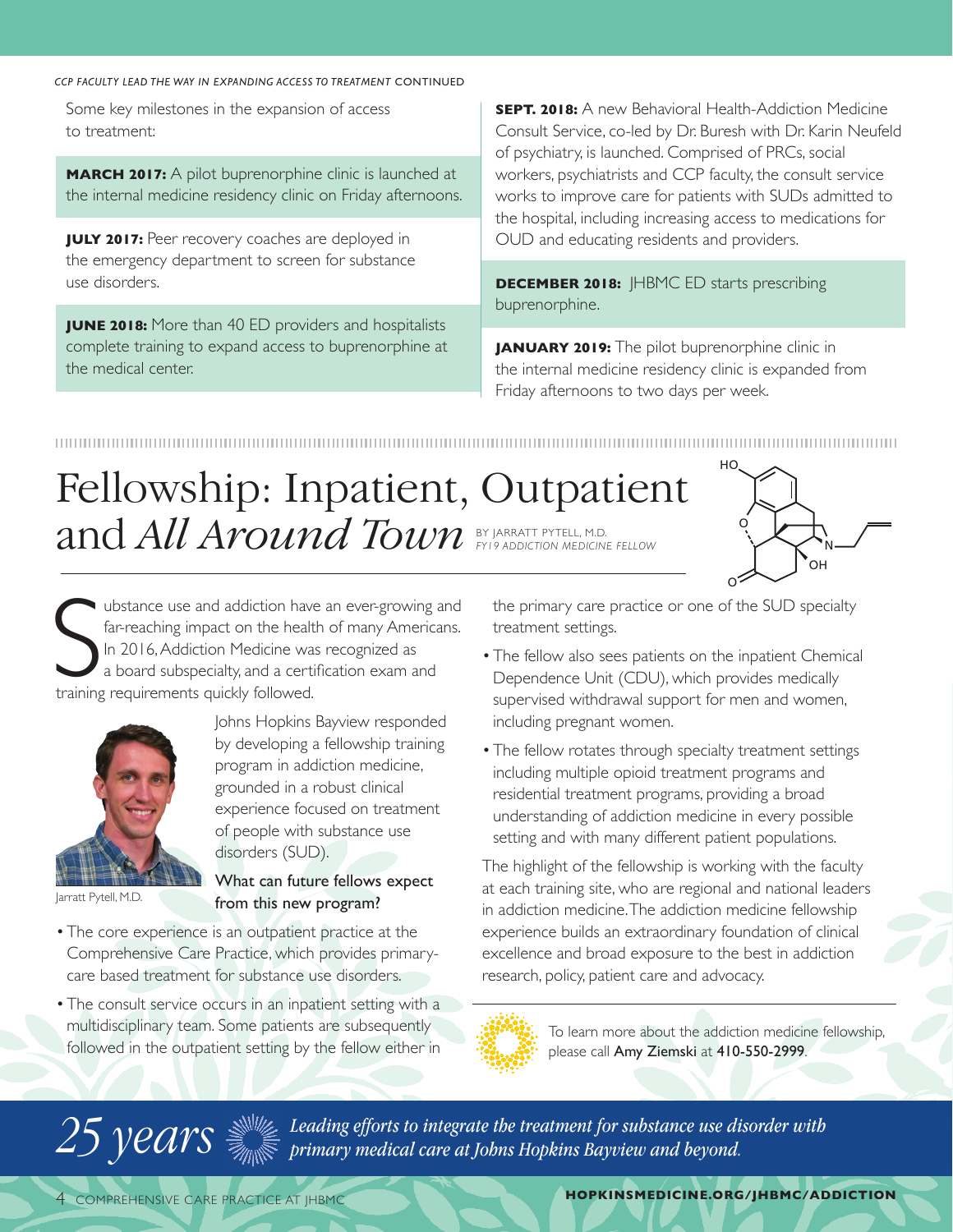# Changing the Way We View Addiction Medicine



## Facts About Opioid Use Disorder in the United States

1.7 million people are living with substance use disorders related to prescription opioids.



of the more than 70,000 overdose deaths in 2017 were related to opioids, more than 130 people each day.

 $\bigcap\!mathcal{O}'_{\Omega}$ 

78B The total economic burden of prescription opioid misuse tops \$78 billion dollars per year, including the costs of health care, lost productivity, addiction treatment and criminal justice involvement.

Understanding the opioid crisis in human terms requires us to look beyond these numbers. Substance use disorder affects people, families and communities.

## How Does the Comprehensive Care Practice Make a Difference?

## **SERVICES**

We offer effective, compassionate care to those who suffer from stigmatizing illnesses, including HIV, Hepatitis C and substance use disorder:

- Primary Care
- Addiction Medicine
- Chronic Disease Management/Medical Case Management

## **BALTIMORE OPIOID USE DISORDER FACTS**

overdose deaths in 2018.

3,000 overdose reversals achieved by first<br>3,000 responders using Narcan since 2015. Naloxone saves lives!



of overdose deaths occur in the home.

## **VALUES**

- Offer respect and hope
- Maximize comfort and minimize stigma
- Never lose dignity to a diagnosis
- Make tomorrow be better than today

## **OUTCOMES**



of CCP patients are retained in 79% buprenorphine treatment for at least<br>six months.

\$4,554 average cost savings per year for<br>\$9,554 CCP patients with opioid use disorder compared to non-CCP patients with opioid use disorder.

> patients who were supported by Johns Hopkins Community Connects in 2018 with housing, health insurance, food, transportation, ancillary care and applications for social services or medical benefits. 317